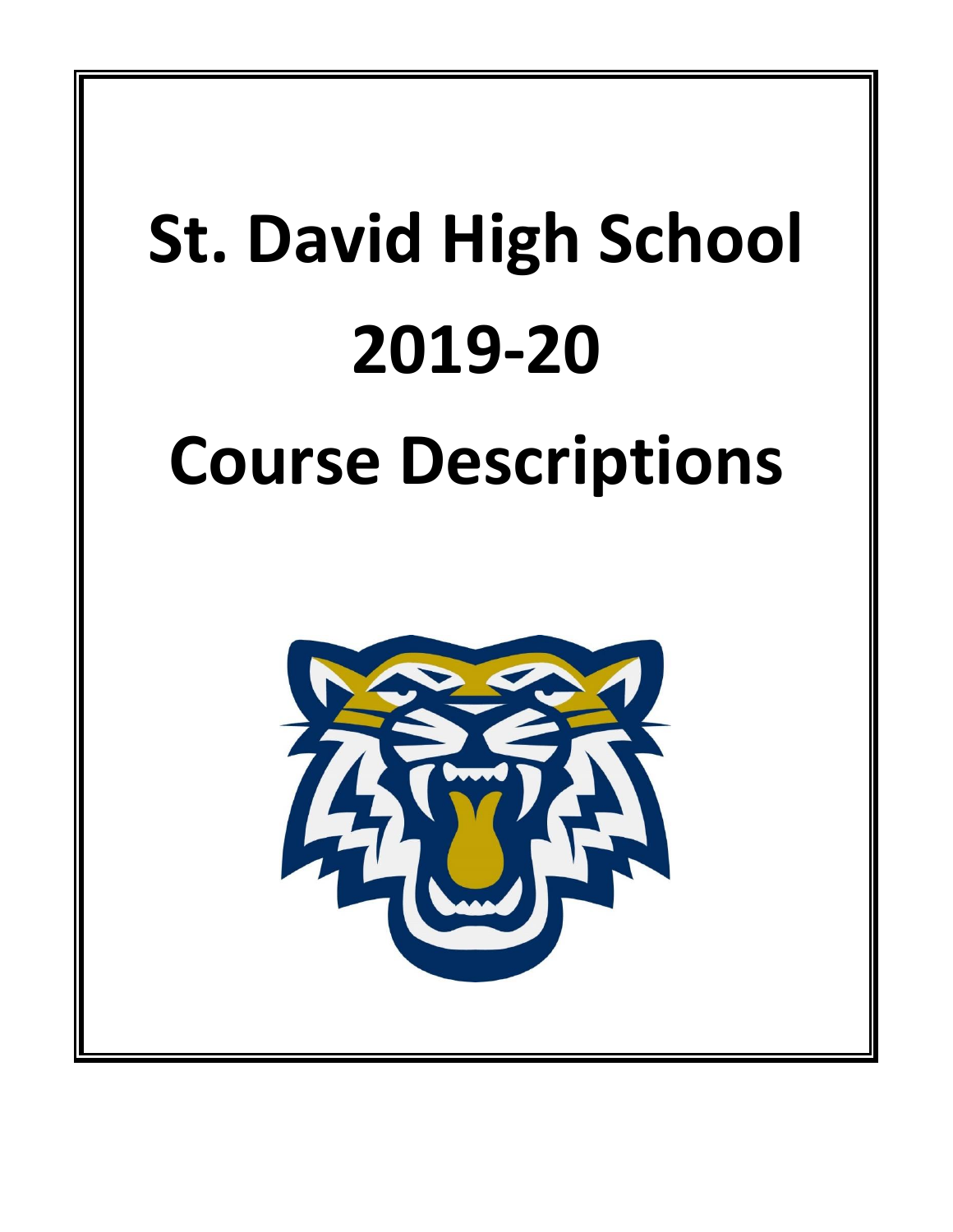# **St. David High School**

Dr. Arleen Kennedy, Superintendent

Mr. Andrew Brogan, Principal

Mrs. Barbie Grapp, Academic Counselor

Mrs. Pam Bradford, CTE Director

**Course Offerings-** The courses listed in the guide are the course offerings of St. David High School. Please make yourself aware of course sequence and graduation requirements.

**Schedule Changes-** Schedule changes will be kept to a minimum. Students who are enrolled in a course are expected to complete them. There will be no changing of courses after the first week of a semester.

| <b>Subject Area</b>         | <b>St. David</b>      | <b>University</b>     |
|-----------------------------|-----------------------|-----------------------|
|                             | <b>Requirements</b>   | <b>Requirements</b>   |
|                             |                       |                       |
| <b>English</b>              | <b>4 Credits</b>      | <b>4 Credits</b>      |
| <b>Math</b>                 | <b>4 Credits</b>      | <b>4 Credits</b>      |
| <b>Science</b>              | <b>3 Credits</b>      | <b>3 Credits</b>      |
| <b>Social Studies</b>       | <b>3 Credits</b>      | 2 Credits             |
| <b>Vocational/Fine Arts</b> | <b>3 Credits</b>      | 1 Credit              |
| <b>Electives</b>            | <b>6 Credits</b>      | <b>Meet St. David</b> |
|                             |                       | <b>Requirement</b>    |
| <b>Foreign Language</b>     | <b>No Requirement</b> | 2 Credits             |
| Total                       | 23 Credits            |                       |
|                             |                       |                       |

# **Graduation Requirements**

**St. David High School**

All Freshmen, Sophomores, and Juniors are required to take 6 classes. Seniors are required to take a minimum of 4 classes regardless of how many credits they have.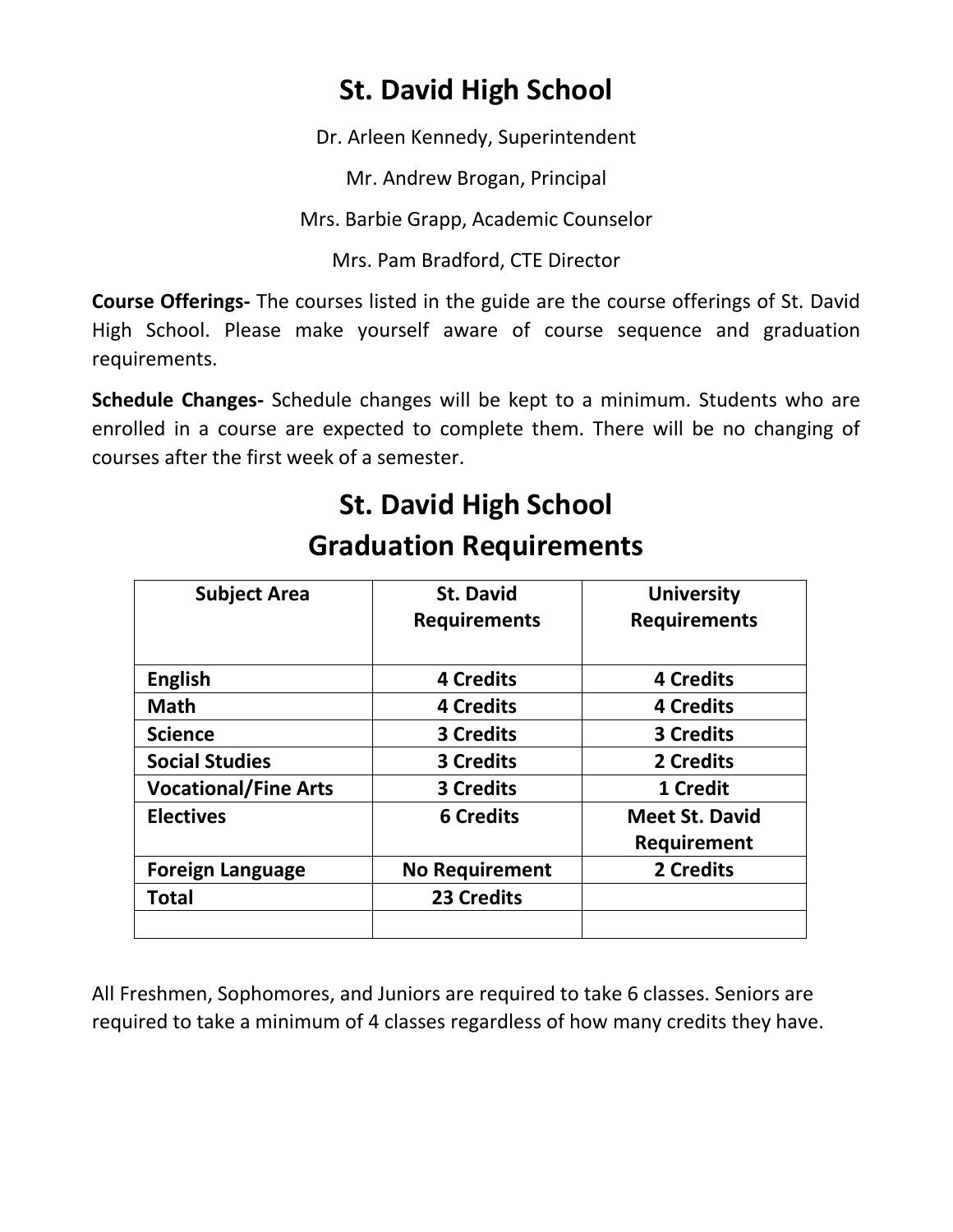## **NON-DISCRIMINATION NOTICE**

(Governing Board policies AC and GBA)

Saint David USD No. 21 does not discriminate on the basis of race, color, national origin, sex, age, or disability in admission to its programs, services, activities, in access to them, in treatment of individuals, or in any other aspect of their operations. St. David USD No.21 also does not discriminate in its hiring or employment practices. This notice is provided as required by Title VI of the Civil Rights Act of 1964, Section 504 of the Rehabilitation Act of 1973, Title IX of the Education Amendments of 1972, the Age Discrimination Act of 1975, and the Americans with Disabilities Act of 1990. Questions, complaints, or requests for additional information regarding these laws may be forwarded to the designated compliance coordinator listed below:

Dr. Arleen Kennedy, Compliance Officer/Title 2 70 E. Patton Street St. David, AZ 520-720-4781 Monday through Friday 7:00 am to 3:30 pm

Mr. Andrew Brogan, 504 Coordinator 70 E. Patton Street St. David, AZ 520-720-4781 Monday through Friday 7:30 am to 3:30 pm

Mr. Jonathan Watts, Title IX Coordinator 70 E. Patton Street St. David, AZ 520-720-4781

Violations shall be reported to the Superintendent. See Governing Board policy AC, AC-R, AC-E, GBA, GBA-R, and GBA-E for details.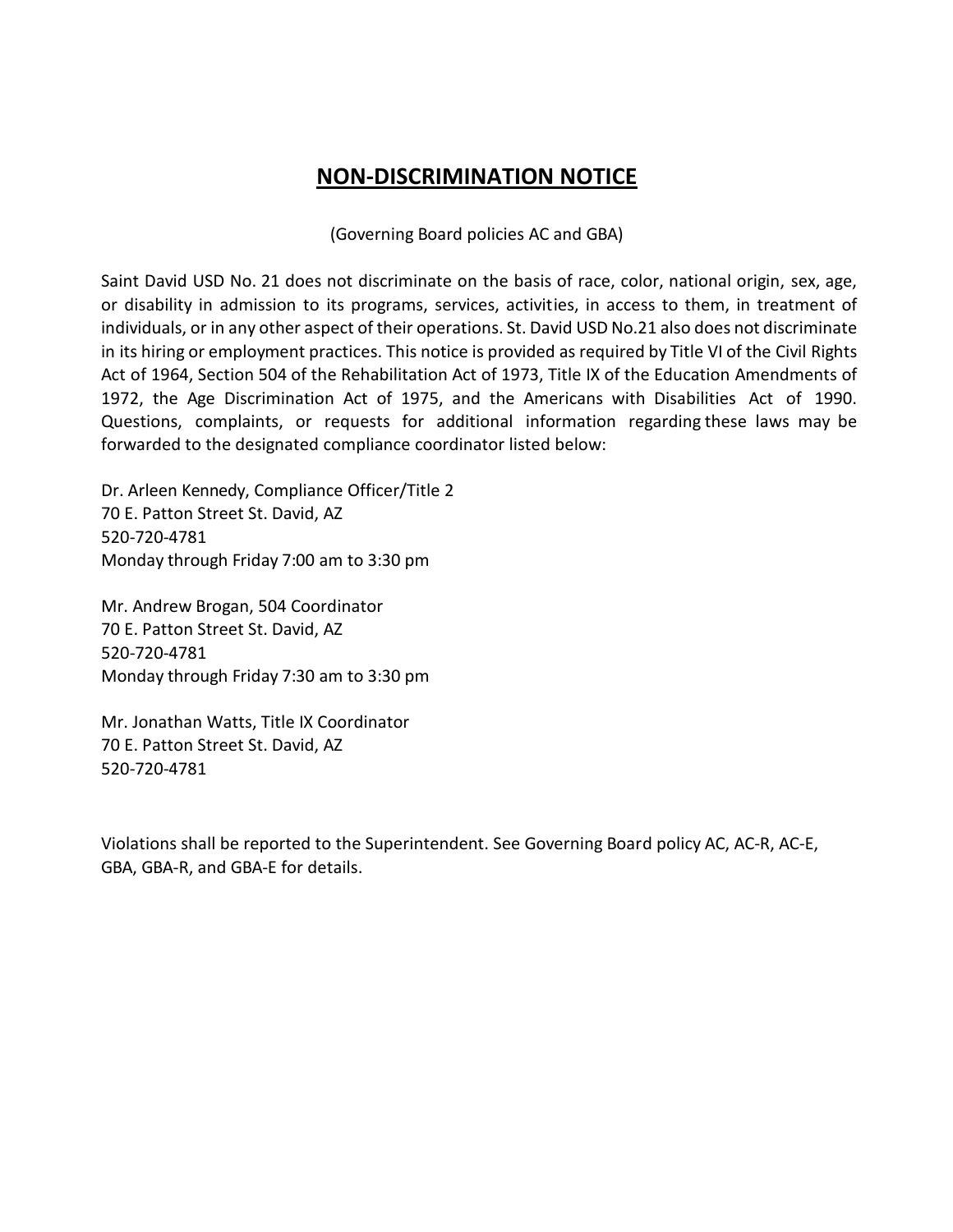## **Courses offered and Credits earned per Year**

## **Career/Technical Education**

| Agribusiness & Communications   | 1 |
|---------------------------------|---|
| <b>Agricultural Mechanics 1</b> | 1 |
| <b>Agricultural Mechanics 2</b> | 1 |
| Agriscience Animal              | 1 |
| <b>Agriscience Plant</b>        | 1 |
| <b>Baking and Pastry</b>        | 1 |
| <b>Business Operations 1</b>    | 1 |
| <b>Business Operations 2</b>    | 1 |
| <b>Business Operations 3</b>    | 1 |
| CNA                             | 1 |
| Culinary 1                      | 1 |
| Culinary 2                      | 1 |
| Introduction to Agriscience     | 1 |
| <b>Medical Professions</b>      | 1 |

## **Electives**

| <b>Advanced Speech/Debate</b>  | 1                            |
|--------------------------------|------------------------------|
| Law Related Education          | 1                            |
| Principals of Effective Living | 1                            |
| Hope Squad                     |                              |
| Speech/Debate                  |                              |
| Teacher Aide                   | 1/ <sub>2</sub> per semester |
| Yearbook                       |                              |

## **English**

| Advanced Literature        |   |
|----------------------------|---|
| and Composition            |   |
| AP English 12              | 1 |
| English 1                  | 1 |
| English 1 Honors           | 1 |
| English 2                  | 1 |
| English 2 Honors           | 1 |
| English 3                  | 1 |
| English 4                  | 1 |
| Literature and Composition | 1 |
|                            |   |

### **Foreign Language**

| Spanish 1 |  |
|-----------|--|
| Spanish 2 |  |

## **Humanities**

| Band 1         |  |
|----------------|--|
| Band 2         |  |
| Band 3         |  |
| Choir          |  |
| Small Ensemble |  |

## **Mathematics**

| Algebra 1            |   |
|----------------------|---|
| Algebra 2            | 1 |
| Algebra 3            | ⅓ |
| <b>Business Math</b> | 1 |
| Geometry             | 1 |
| Trigonometry         | ⅓ |

## **Science**

| <b>Advanced Chemistry</b> |  |
|---------------------------|--|
| <b>Advanced Physics</b>   |  |
| <b>Biology</b>            |  |
| Chemistry                 |  |
| Earth Science             |  |
| <b>Physical Science</b>   |  |

## **Social Studies**

| American Government            | ℅  |
|--------------------------------|----|
| AP US History                  | 1. |
| Economics                      | ⅓  |
| <b>US History</b>              | 1. |
| World History/Geography Honors | 1. |
| World History/Geography        |    |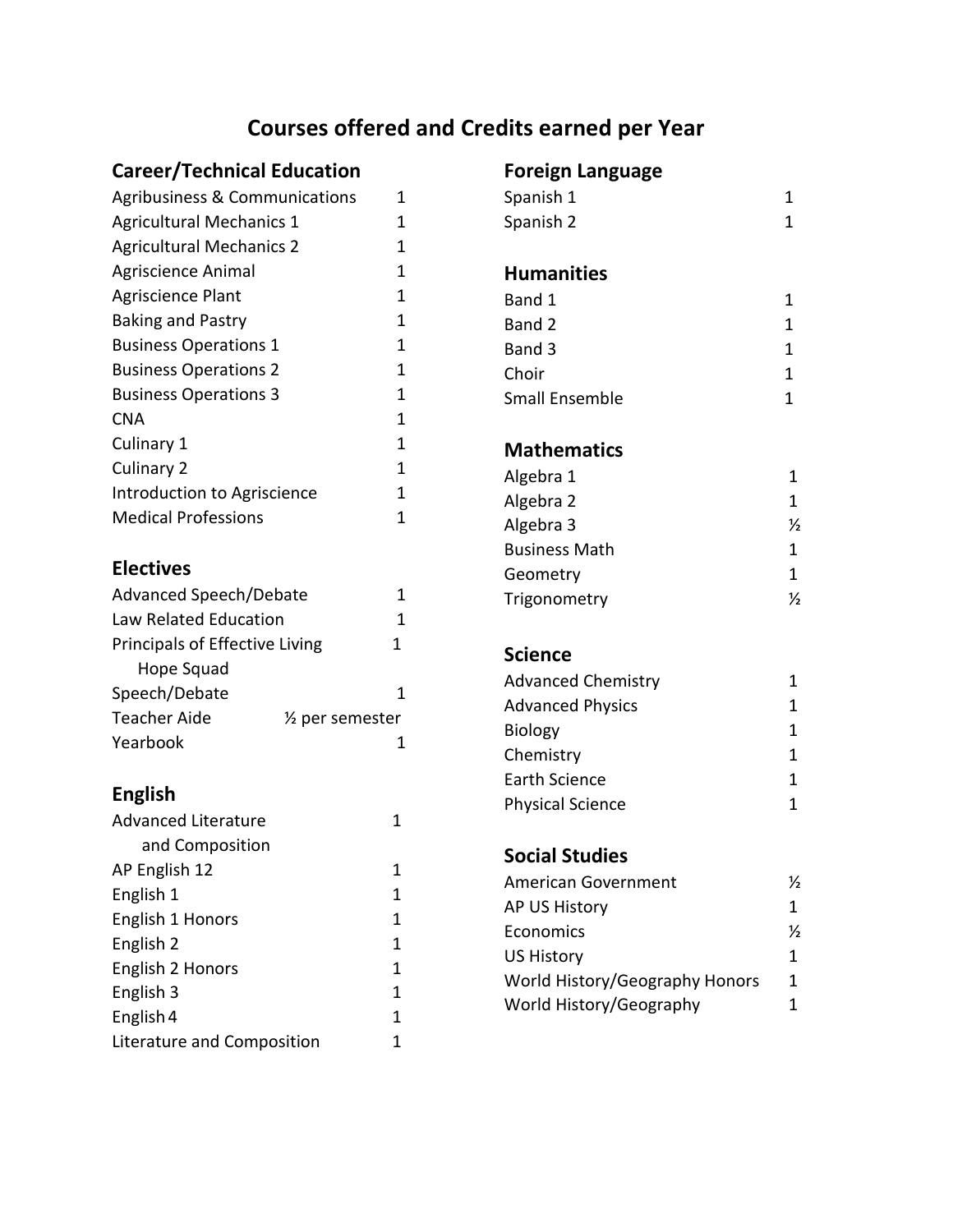# **Career/Technical Education**

#### **Agribusiness & Communications**

The focus of this course is communications in the agricultural industry and the role of agriculture in today's economic system. This course will prepare students to understand, analyze, and communicate about complex issues in food, agriculture and the environment. Topics include career preparation, public relations, sales management, marketing management, communications management, debate, economic principles and concepts, technical writing, journalism, and media relations. Participation in FFA student organization activities and in a Supervised Agricultural Experience (SAE) projects is an integral course component for leadership development, career exploration and reinforcement of academic concepts. *Grades: 10-12*

*Credits: 1 Prerequisite: Introduction to Agriscience*

#### **Agricultural Mechanics I**

This course will introduce basic engineering and fabrication skills such as laboratory safety, hand tools, power tools, woodworking, concrete, welding, metal fabrication, project design and construction. Students will learn to read and complete project plans. Students will apply learned skills to construct projects. Participation in FFA student organization activities and in a Supervised Agricultural Experience (SAE) projects is an integral course component for leadership.

*Grades: 10-12 Credits: 1*

*Prerequisite: Introduction to Agriscience*

#### **Agricultural Mechanics II**

This course will focus on developing students' skills in in agricultural mechanics applications. Topics include electricity, small gas engines maintenance and troubleshooting, renewable energy and practices, solar photovoltaics, plumbing and irrigation, welding, and land surveying. Students will plan and complete projects and project reports. Participation in FFA student organization activities and in a Supervised Agricultural Experience (SAE) projects is an integral course component for leadership development, career exploration and reinforcement of academic concepts. *Grades: 11-12*

*Credits: 1*

*Prerequisite: Agricultural Mechanics 1*

#### **Agriscience Animal**

This course will examine animal science principles and practices. Topics include anatomy and physiology, cell biology, nutrition, reproduction, genetics, disease control, quality assurance, veterinary care, and management of animals. Students will also learn research methods and formulate their own scientific investigations. Participation in FFA student organization activities and in a Supervised Agricultural Experience (SAE) projects is an integral course component for leadership development, career exploration and reinforcement of academic concepts.

*Grades: 10-12 Credit: 1 Prerequisite: Introduction to Agriscience*

#### **Agriscience Plant**

This course will examine animal science principles and practices. Topics include anatomy and physiology, cell biology, nutrition, reproduction, genetics, disease control, quality assurance, veterinary care, and management of animals. Students will also learn research methods and formulate their own scientific investigations. Participation in FFA student organization activities and in a Supervised Agricultural Experience (SAE) projects is an integral course component for leadership development, career exploration and reinforcement of academic concepts.

*Grades: 10-12 Credit: 1 Prerequisite: Introduction to Agriscience*

#### **Baking and Pastry**

This course will expand on skills learned in culinary I focusing on the baking and pastry side. Emphasis with be place on understanding the science and techniques used in baked goods, decorating, and presentation ideas. Class will have some work base learning with projects that could include planning and catering events.

*Grades: 11-12 Credits: 1 Prerequisite: Culinary 1*

#### **Business Operations 1**

This course is recommended for students who have an interest in Administration and Information Support to learn how to utilize technology to perform and coordinate the administrative activities of an office and to ensure that information is collected and disseminated to staff and clients effectively and efficiently.

*Grades: 10-12 Credits: 1 Prerequisites: None*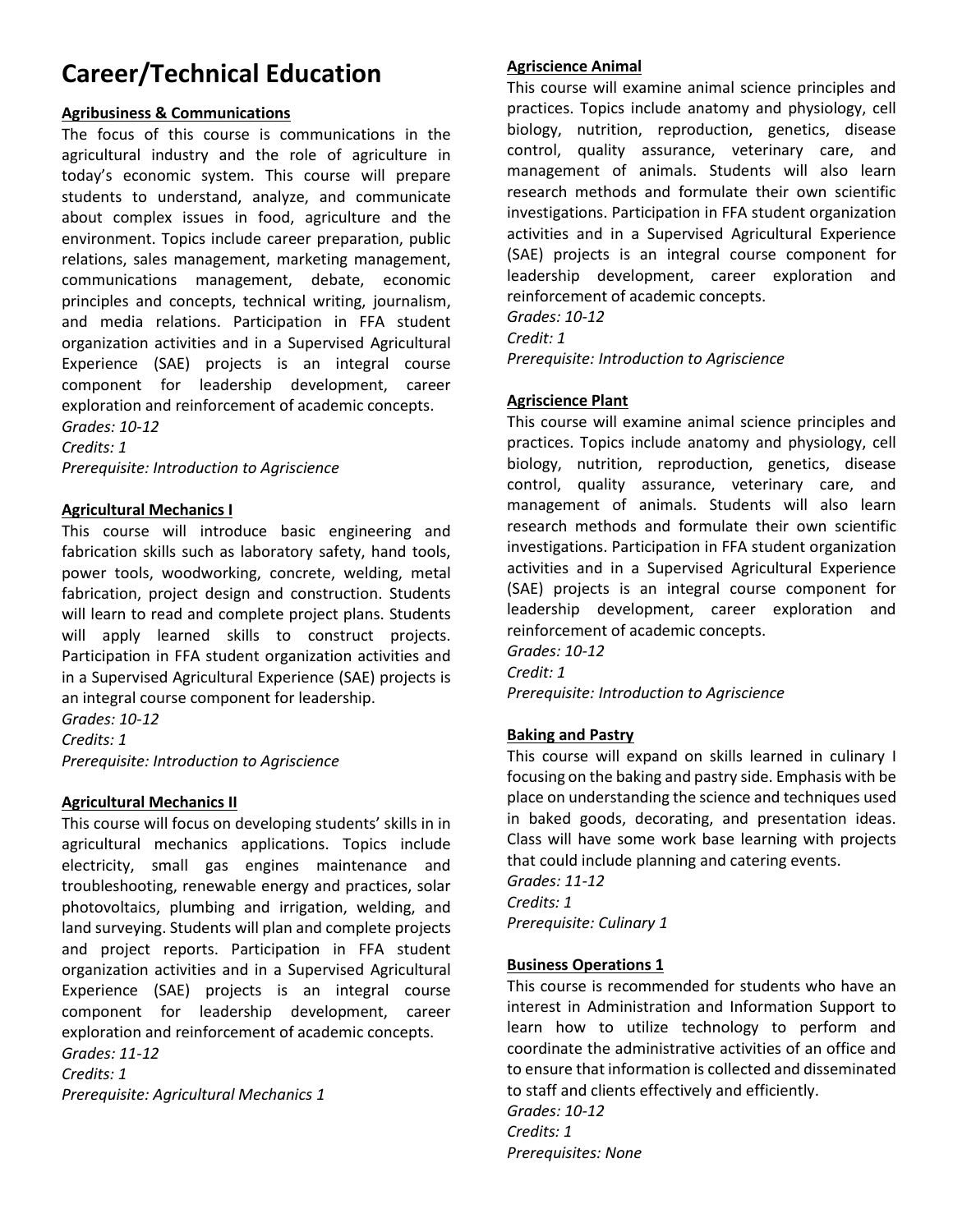#### **Business Operations 2**

Students enrolled in this course will develop publishing, office procedures, transcription, public relations, records management and customer service while integrating the skills attained in the Business Operations I course.

*Grades: 11-12 Credits: 1 Prerequisites: Business 1*

#### **Business Operations 3**

This course provides students an opportunity to engage in learning through participation in an structured work experience that can be either paid or unpaid and does not necessarily require classroom instruction that involves the of application of previously developed BOSAS knowledge and skills. However, the Internship does require applications directly related to the Technical Standards of the Business Operation program. *Grades: 12*

*Credits: 1 Prerequisites: Business 2*

#### **CNA Nursing Services Application**

This course prepares students to perform routine nursing-related services to clients in hospitals or longterm care facilities under the training and supervision of a registered nurse. This course will also prepare students for advanced technical skills and knowledge using a variety of nursing assisting techniques and equipment. \*This course requires students to spend week-ends and extra out of class time for labs and clinical at local hospital or long-term health facilities.

*Grades: 11-12 Credits: 1 (Semester long course.) Prerequisite: Medical Professions*

#### **Culinary 1:**

This course prepares students in basic culinary arts skills, including safe food handling practices, nutritional needs, different cooking methods, sauces, baking and pastry and front of the house skills. *Grades: 10-12 Credits: 1 Prerequisite: None*

#### **Culinary 2:**

This course will expand on skills learned in Culinary I. Learning a deeper understanding of basic skills and applying them to food service. Class will have work base learning, with projects including planning and catering events. Students will be creative and try new and more advanced techniques.

*Grades: 11-12 Credits: 1 Prerequisite: Culinary 2*

#### **Introduction to Agriscience:**

This course serves as the prerequisite to other Agriscience courses. This course will introduce the basics of agriculture, FFA, animal science, plant science, agricultural mechanics, environmental science, natural resources, and agricultural careers. Participation in FFA student organization activities and in a Supervised Agricultural Experience (SAE) projects is an integral course component for leadership development, career exploration and reinforcement of academic concepts. *Grades: 9th*

*Credit: 1 Prerequisites: None*

#### **Medical Professions:**

An introduction to health careers including basic information such as ethics, professional conduct, infection control, safety, communication and job skills. Some hands-on skills will be taught and some class time will be spent in specialty areas of a health care facility and/or public health agency. *Grades: 10-12*

*Credits: 1 Prerequisite: None*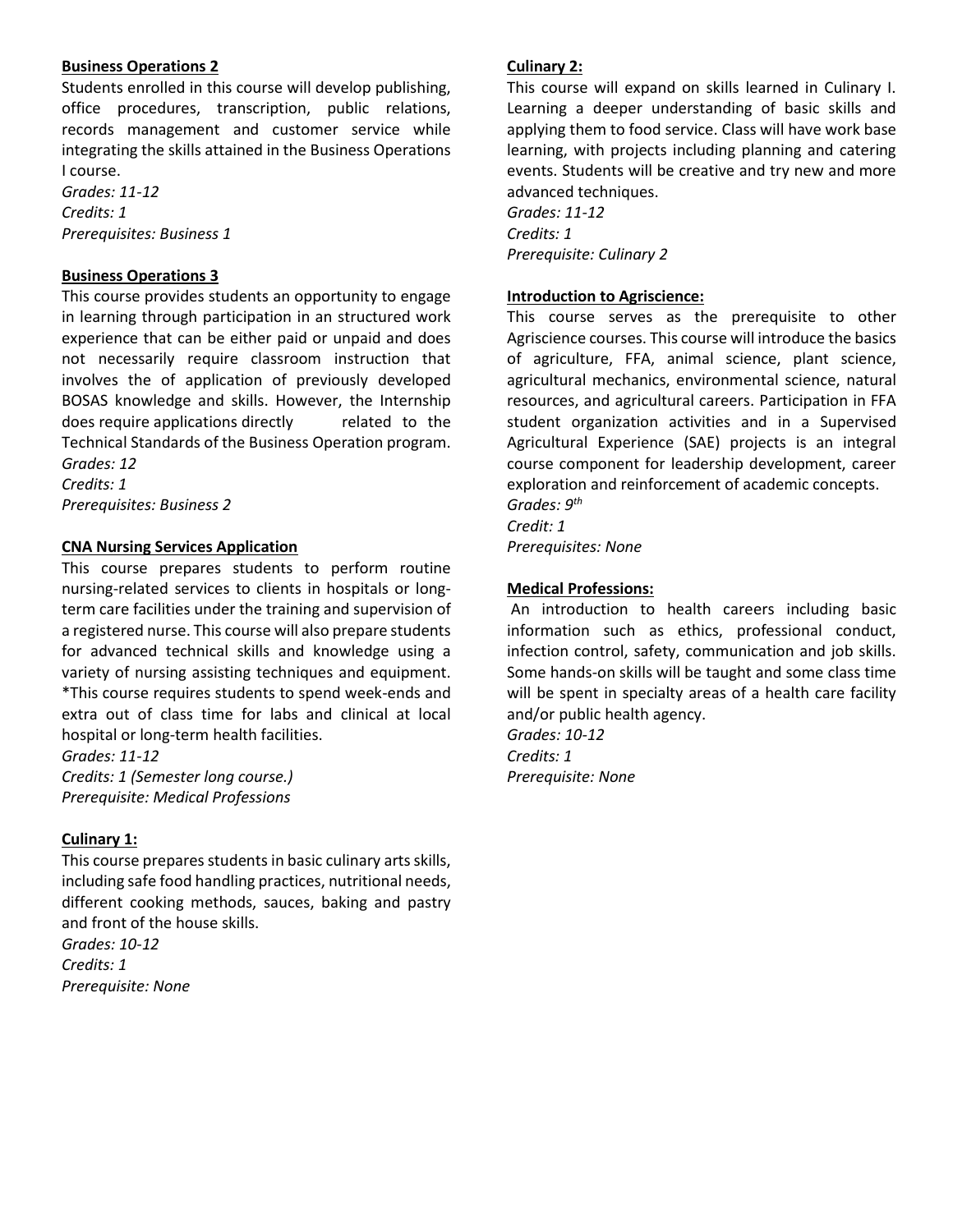# **Electives**

#### **Advanced Speech/Debate:**

This elective course explores the fundamentals of the communication process (speaking, listening, and nonverbal communication) and public speaking. Units of study include communication theory as well as demonstration, informative, persuasive, and special occasion speeches. Considerable class time will be used to organize, research, outline, present, and critique speeches. Students will review debate, public speaking, and interpretation theory and apply this theory as they prepare, polish, and rehearse for contests. This Class will be a continuation of the Speech and Debate class. Students will work at a more advanced level.

*Grades: 9-10 Credit: 1 Prerequisite: Speech/Debate*

#### **Law Related Education:**

Insert Course Description *Grades: Credit: Prerequisite*

#### **Principles of Effective Living (Hope Squad):**

The class facilitates the HOPE Squad at St. David High School. The HOPE Squad is a school-based peer-focused suicide prevention program that includes an evidencebased suicide prevention curriculum. Along with suicide prevention students promote a positive school environment by engaging other students in meaningful activities, providing education on many subjects related to suicide prevention and resilience to the staff and students and being examples of kindness and caring on the campus. Students may join this class by invitation only.

*Grades: 9-12 Credit: 1 Prerequisite: Teacher Request*

#### **Spech/Debate:**

This elective course explores the fundamentals of the communication process (speaking, listening, and nonverbal communication) and public speaking. Units of study include communication theory as well as demonstration, informative, persuasive, and special occasion speeches. Considerable class time will be used to organize, research, outline, present, and critique speeches. Students will review debate, public speaking, and interpretation theory and apply this theory as they prepare, polish, and rehearse for contests. *Grades: 9-10*

*Credit: 1 Prerequisite: None*

#### **Teacher Aide:**

Students will assist the teacher with various tasks. *Grades: 9-12 Credits: ½ (per semester) Prerequisite: None*

#### **Yearbook:**

Students will practice skills of photography. They will work on taking picture and organize them to form the yearbook. *Grades: 10-12 Credit: 1 Prerequisite: None*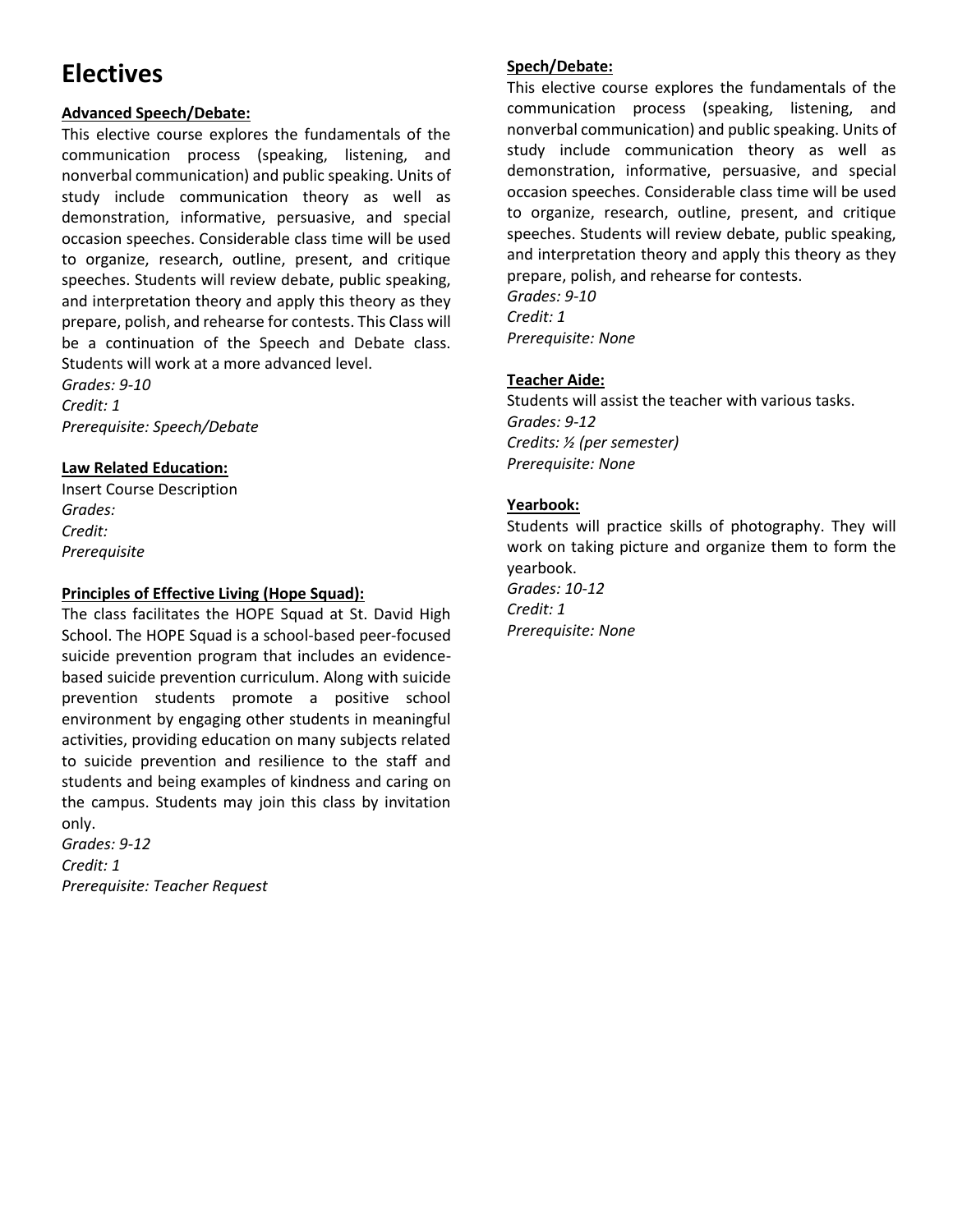# **English**

#### **Advanced Literature and Composition**

This class provides opportunities to write for different purposes and audiences, with an emphasis on learning how to respond to various rhetorical situations; improving critical thinking, reading, and writing abilities; understanding various writing processes; and gaining a deeper knowledge of language conventions. The course will also focus on the study and analysis of various literature pieces. The subject will be taught at a deeper level and student work is expected at a higher level.

*Grades: 11-12 Credit- 1 Prerequisite: Literature and Composition*

#### **AP English**

AP English will focus on reading and writing skills students need for college success. The course will encourage and guide students to become critical and responsive readers. They will work with complex texts and will continue to build reading and writing skills. *Grades: 11 and 12 Credit: 1* 

*Prerequisite: Teacher Request*

#### **English 1**

This course includes narrative writing, essay writing, discussion skills, the study of grammar, vocabulary and the completion of a research paper. Students will focus on learning how pull evidence from readings, analyze texts, and craft quality forms of writing. *Grades: 9*

*Credit: 1 Prerequisites: None*

#### **English 1 Honors**

This Honors course includes the same standards as English 1. These skills will be judged by a higher standard and assignments will be expected to be completed at an advanced level.

*Grades: 9th Credit: 1 Prerequisite: Teacher Request*

#### **English 2**

This course will include a strong focus on the use of the writing process. In addition, this course will cover grammar, vocabulary and reading comprehension. Students will build on the skills they have developed from English 1 at a deeper level of thinking and understanding.

*Grades: 10 Credit: 1 Prerequisite: English 1*

#### **English 2 Honors**

This Honors course includes the same standards as English 2. These skills will be judged by a higher standard and assignments will be expected to be completed at an advanced level.

*Grades: 10 Credit: 1 Prerequisite: Teacher Request*

#### **English 3**

Students will refine their persuasive, narrative, and expository writing. Students will continue to work with research techniques and will use rubrics to analyze literary selections. They will continue to build their skills in using information from text to form arguments. *Grades: 11*

*Credit: 1 Prerequisite: English 2*

#### **English 4**

This course students will expand their knowledge of critical and analytical writing. Students will continue to craft quality argumentative, informative, and narrative writing tasks. Students will improve skills in planning, drafting and revising essays.

*Grades: 12 Credit: 1 Prerequisite: English 3*

#### **Literature and Composition**

This class provides opportunities to write for different purposes and audiences, with an emphasis on learning how to respond to various rhetorical situations; improving critical thinking, reading, and writing abilities; understanding various writing processes; and gaining a deeper knowledge of language conventions. The course will also focus on the study and analysis of various literature pieces.

*Grades: 9-12 Credit: 1 Prerequisite: None*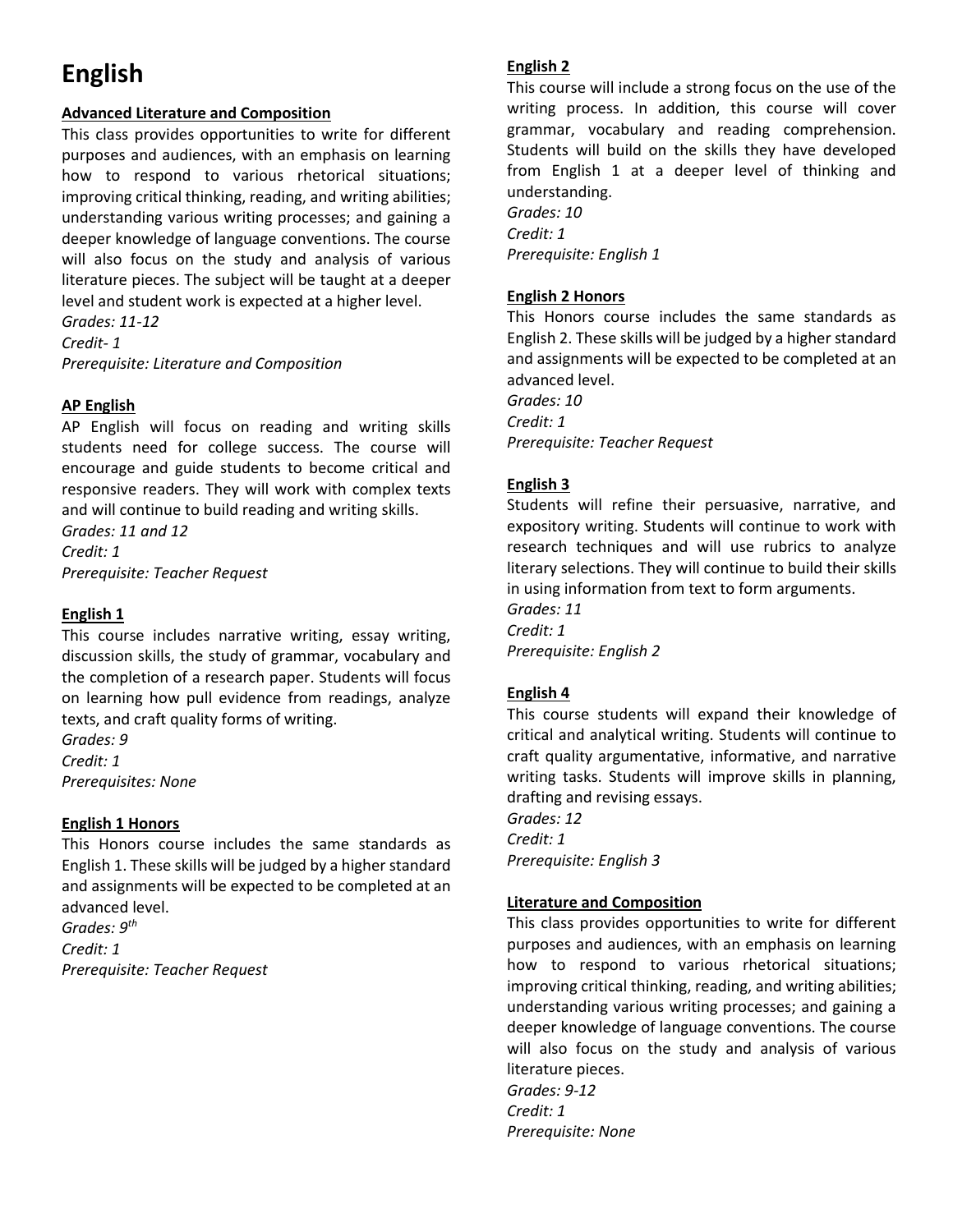# **Foreign Language**

#### **Spanish 1**

Students will develop primary listening and speaking skills while learning correct pronunciation and intonation of the Spanish Language. Vocabulary, grammar, oral, and audio activities are used to accomplish this goal. Some geography, culture, and history will also be covered.

*Grades: 9-12 Credit: 1 Prerequisite: None*

#### **Spanish 2**

Students will improve and expand listening and speaking skills through emphasis on pronunciation and intonation of the Spanish language. Students will continue to improve communication skills in Spanish and further their knowledge.

*Grades: 10-12 Credit: 1 Prerequisite: Spanish 1*

# **Humanities**

#### **Band 1**

Band 1 is intended for students who are playing a musical instrument at a beginner or intermediate level. Students will learn how to read and play music, music theory, and participate in programs.

*Grades: 9-12 Credit: 1 Credit Prerequisite: None Fees: \$35*

#### **Band 2**

Band 2 is for students who already have an understanding of basic music reading, instrument assembly and maintenance, correct playing position and sound tone production. Instruction offers continued focus on the refinement of tone quality, technique, aural skills and music literacy. Similarly, select students may have the opportunity to transition to instruments that may not have been offered in previous school experiences *Grades: 9-12 Credit: 1 Credit Prerequisite: Band 1 Fees: \$35*

#### **Band 3**

Band 3 is for advanced students who have a solid understanding of music reading, instrument assembly and maintenance, correct playing position and sound tone production. Instruction offers continued focus on the refinement of tone quality, technique, aural skills and music literacy. Similarly, select students may have the opportunity to transition to instruments that may not have been offered in previous school experiences. *Grades: 10-12*

*Credit: 1 Credit Prerequisite: Band 2 or Teacher Approval*

#### **Choir**

Students will be singing music from many different genres. Basic theory and sight-singing skills are taught during this class. Students will be expected to perform in 2-3 concerts during the year.

*Grades: 9-12 Credit: 1 C Prerequisite: None*

#### **Small Ensemble**

The small ensembles studies class is a performance driven class. This class is intended for those students who seek more performing opportunities at a higher level of music. Students will perform as soloists, as well in smaller groups. Students will also get the opportunity to perform in "mixed ensembles", where instrumentation varies tremendously.

*Grades: 9-12 Credit: 1 Prerequisite: Teacher Approval*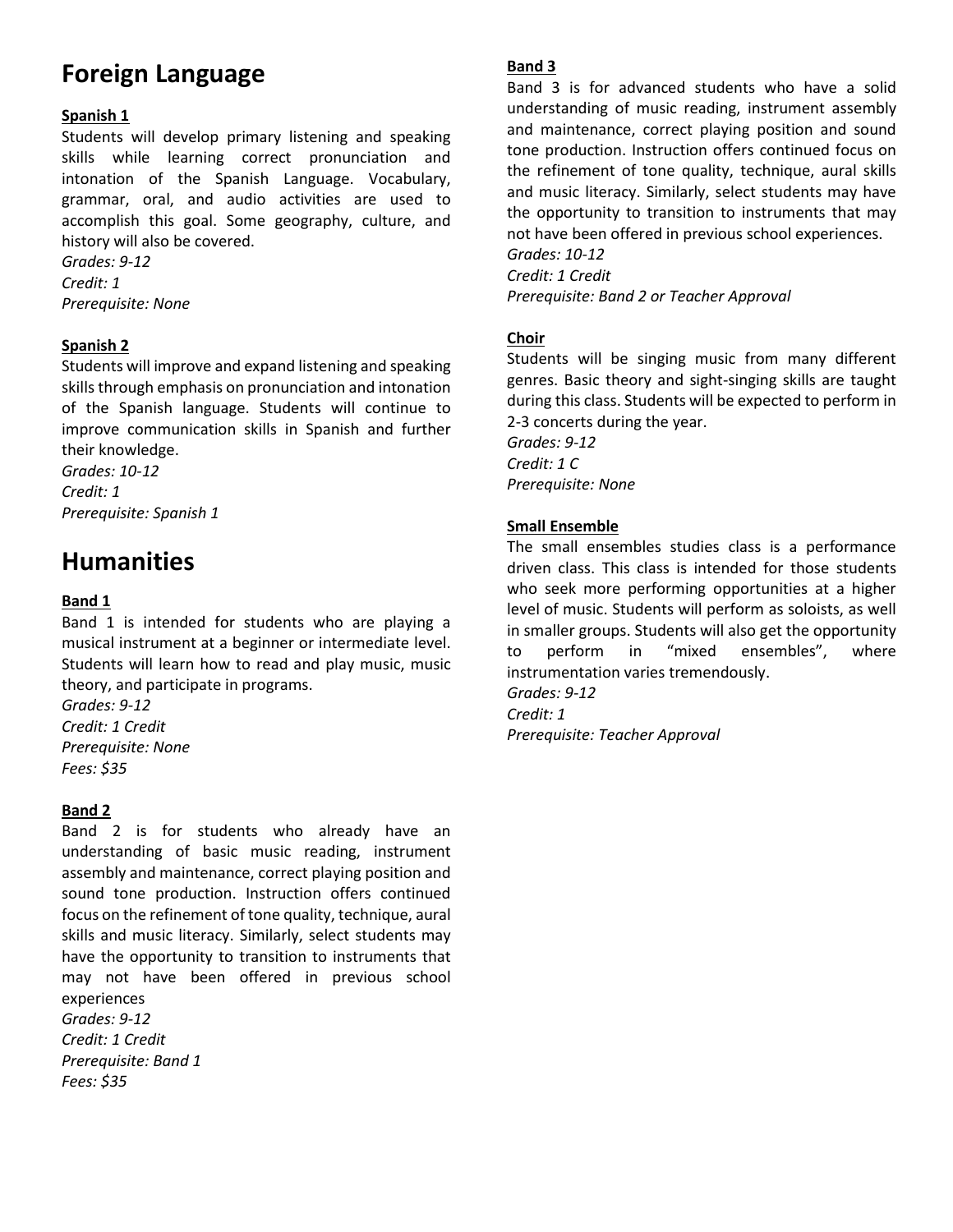# **Math**

#### **Algebra 1**

This course covers the terms used in algebra, simplification of rational expressions, operations with real numbers, operation with polynomials, factoring, equations, inequalities, word problems, open sentences in two variables, irrational numbers, and the quadratic formula. This course will also cover content necessary to prepare for Algebra 2.

*Grades: 9 Credit: 1 Prerequisite: None*

#### **Algebra 2**

This course covers a review of Algebra 1, the use of proofs in algebra, inequalities, systems in two and three variables, graphing on the coordinate system, operations of polynomials, solving equations (linear and quadratic) and word problems.

*Grades: 9-10 Credit: 1 Prerequisite: Algebra 1*

#### **Algebra 3**

This course will include new topics and applications of some topics addressed in Algebra 1, Geometry, and Algebra 2 at a more rigorous level. Topics in this course will include sequences and series, conic sections, linear and non-linear systems, functions and trigonometry. *Grades: 11-12*

*Credit: ½ (semester course) Prerequisite: Algebra 2 with at least a B grade.*

#### **Business Math**

This course examines the fundamental of business mathematics and the use of the number language to communicate in the business world.

*Grades: 11-12*

*Credit: 1*

*Prerequisite: Algebra 2*

#### **Geometry**

In this course, students will learn how to use mathematic tools to investigate geometric principles and relationships. Topics of study will contain theorems, axioms, postulates, triangles (congruent and similar). Polygons, circles, quadrilaterals, parallel lines, proofs, right triangles (congruent and similar) and formulas (perimeters, areas, volumes).

*Grades: 10-11 Credit: 1 Prerequisite: Algebra 2*

#### **Trigonometry**

Following Algebra 3, this course will cover the study of logarithms and trigonometry (using tables and calculator) and trigonometric proofs of functions of single, double, and half-angles. The students will analyze and graph mathematical functions.

*Grades: 11-12*

*Credit: ½ (semester course) Prerequisite: Algebra 2 with at least a B grade*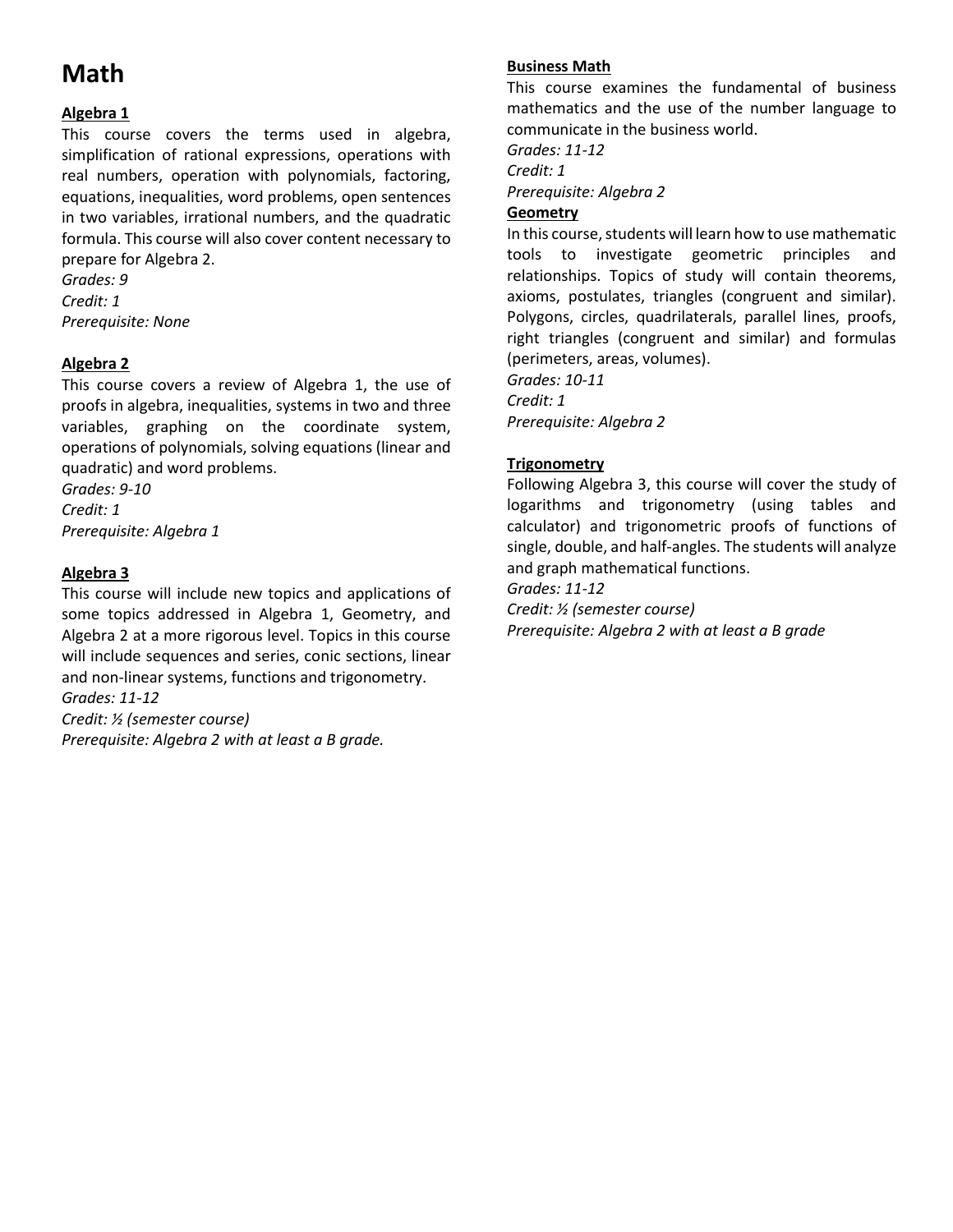# **Science**

#### **Advanced Chemistry:**

Students will learn topics addressed during the entrylevel college chemistry in a contextual format. Students will learn about chemistry topics including matter, light, stoichiometry, thermochemistry, the gas laws, solutions, and acid-base chemistry through real-world contexts such as pollution, ocean acidification, and fuels. Students should expect to read articles and practice concepts, skills, and mathematical techniques daily outside of class. Chemistry Honors is more conceptually and mathematically rigorous than general chemistry, with higher expectations for work quality.

*Grades: 11-12*

*Credits: 1 (offered every other year) Prerequisites: Must have completed Chemistry with a B or better.*

#### **Advanced Physics:**

An introduction to principles of physics, including properties of motion, energy, light, optics, electricity, and electromagnetism. Concepts of modem atomic physics are also covered.

*Grades: 11-12 Credits: 1 (offered every other year) Prerequisites: Algebra 2 with a grade of B or better.*

#### **Biology:**

An introduction to fundamental concepts and principles of biology, including the scientific method, cell structure and function, and ecology; major taxonomic groups of plants and animals will be examined.

*Grades: 10 Credit: 1 Prerequisites: None*

#### **Chemistry:**

An introduction to the principles of chemistry, including nomenclature; solving chemical equations; atomic and molecular structure; periodic table; the nature of solids, liquids and gases; energetic; and reactions of common chemicals. Substantial application of basic algebra is required during the course.

*Grades: 10-12*

*Credits: 1*

*Prerequisites: Algebra 1 with a grade of a B or better*

#### **Earth Science:**

An examination of the major forces affecting the earth, including weather, climate, soil & rock formation, water cycle, and plate tectonics. An overview of the solar system will also be covered. *Grades: 9-11 Credits: 1*

*Prerequisites: None.* 

#### **Physical Science:**

An introduction to the basic physical and chemical phenomena that control and govern the world in which we live and their applications in technology. Areas that will be covered include such topics as molecular structure and chemical reactions, forces, electricity, magnetism, gravity, waves, and light.

*Grades: 9-11 Credit: 1 Prerequisites: None*